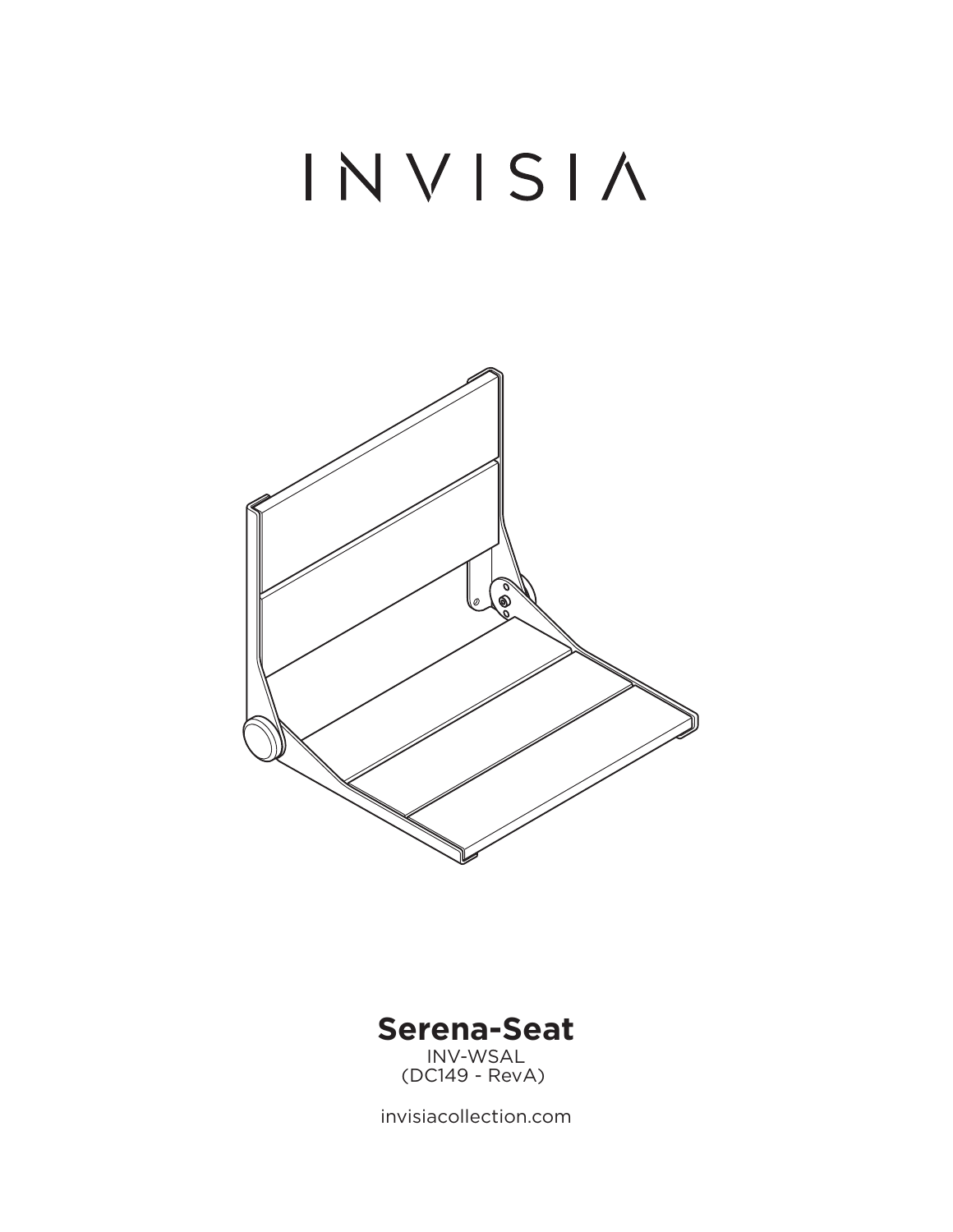

**A**

 $181k<sub>0</sub>$ 181kg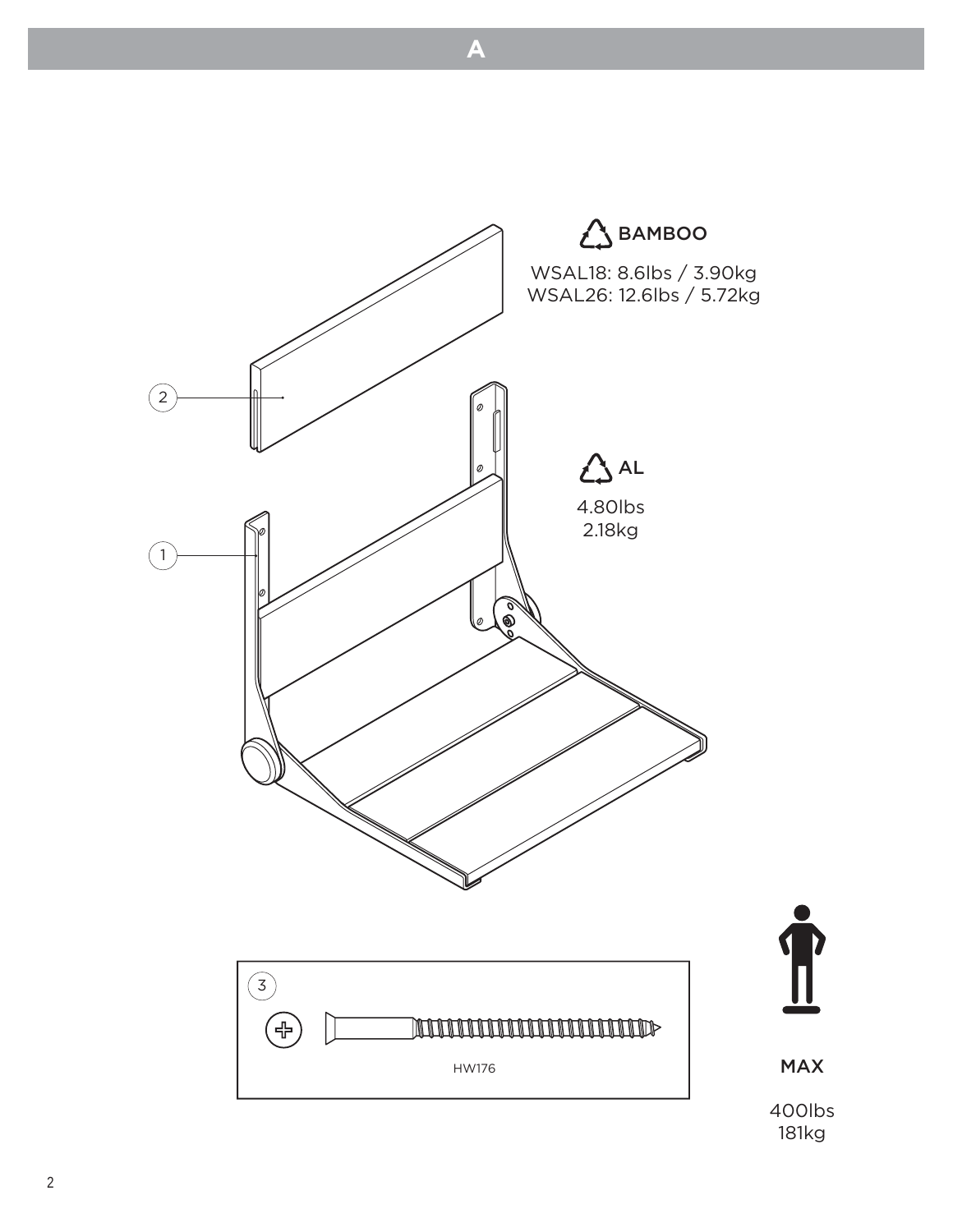$\overline{\mathbf{2}}$ 1 П  $\circledcirc$  $\circledcirc$ 





П



 $\overline{?}$ 

 $\overline{?}$ 

3





 $\overline{\mathbf{B}}$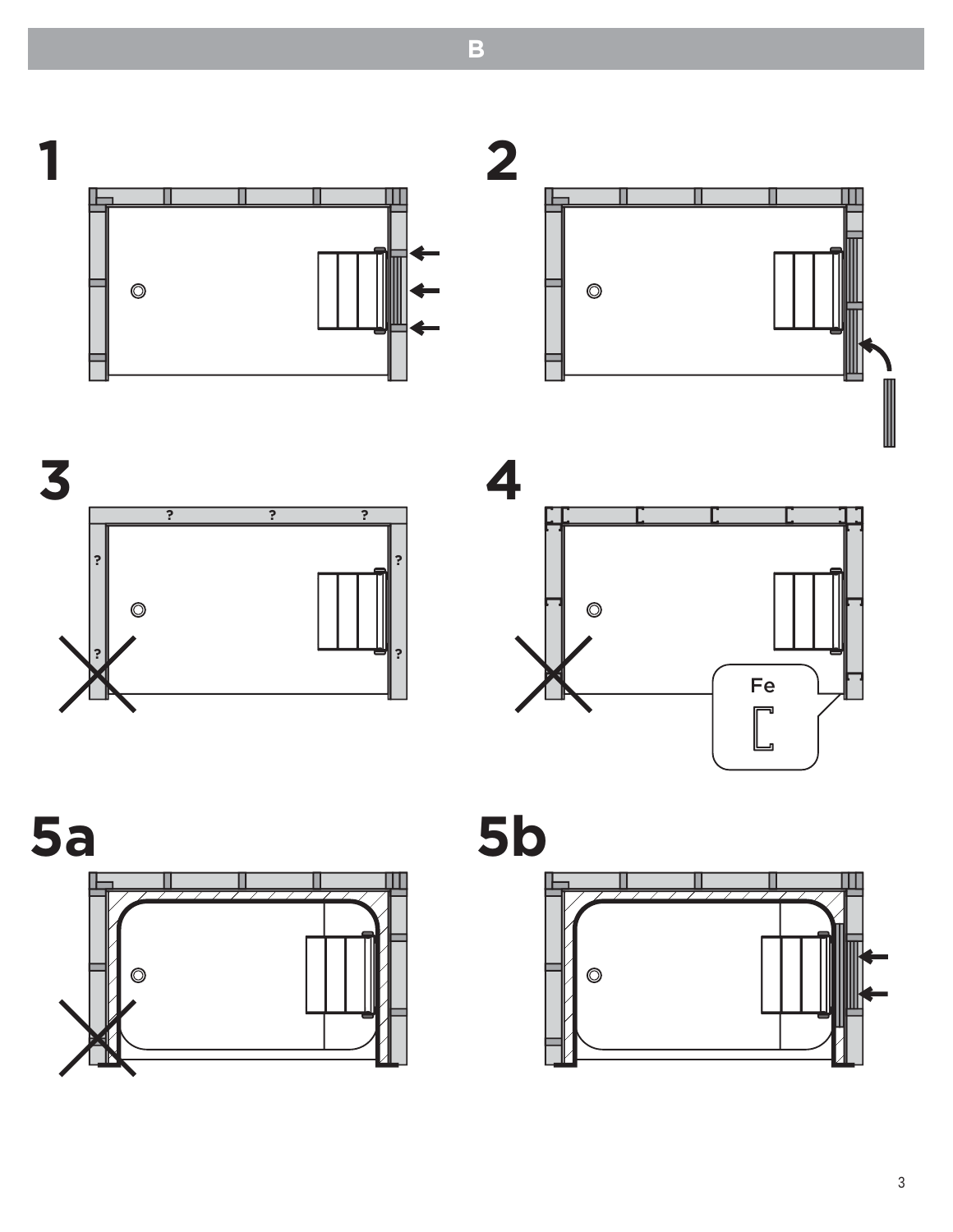











**B**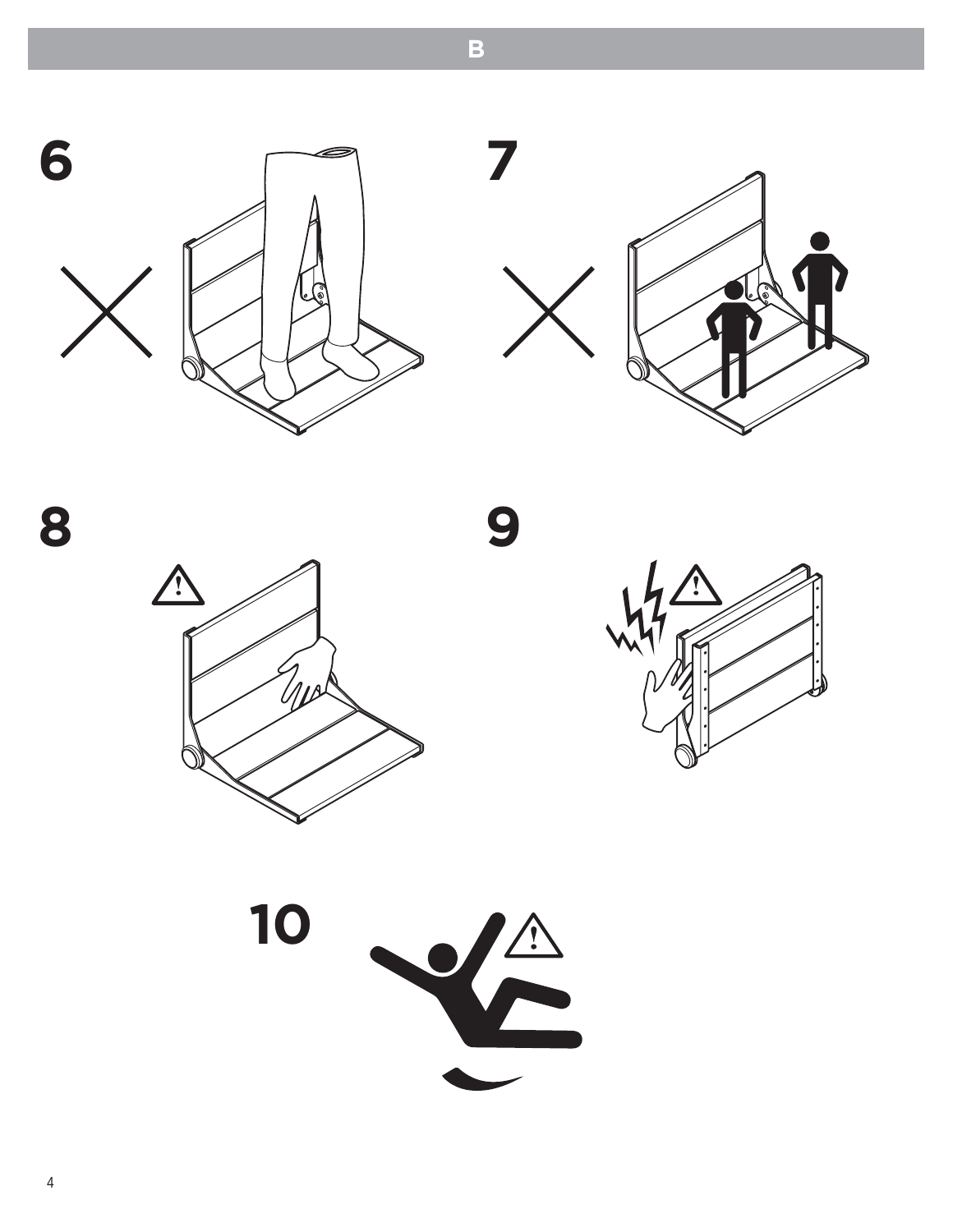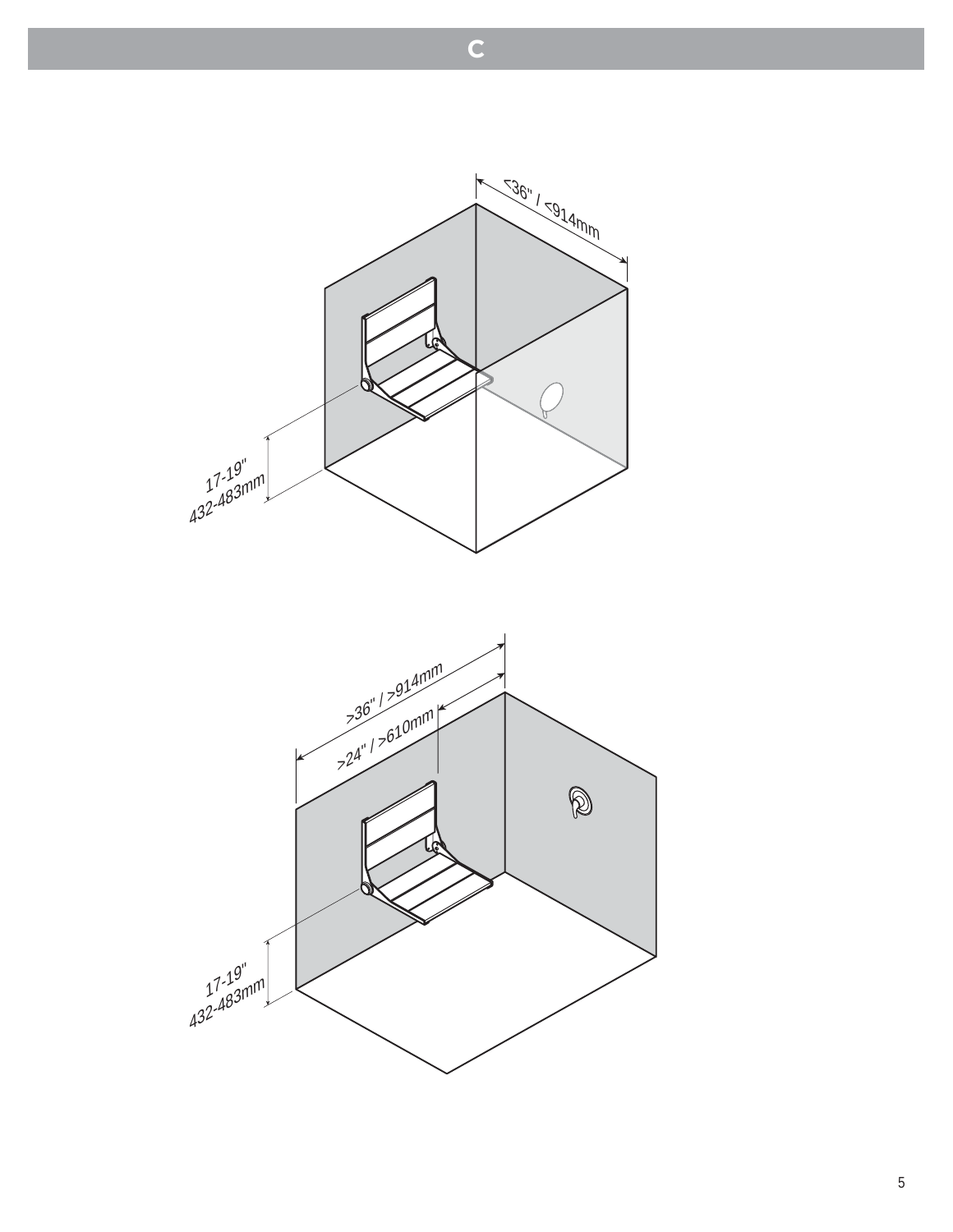

**D**









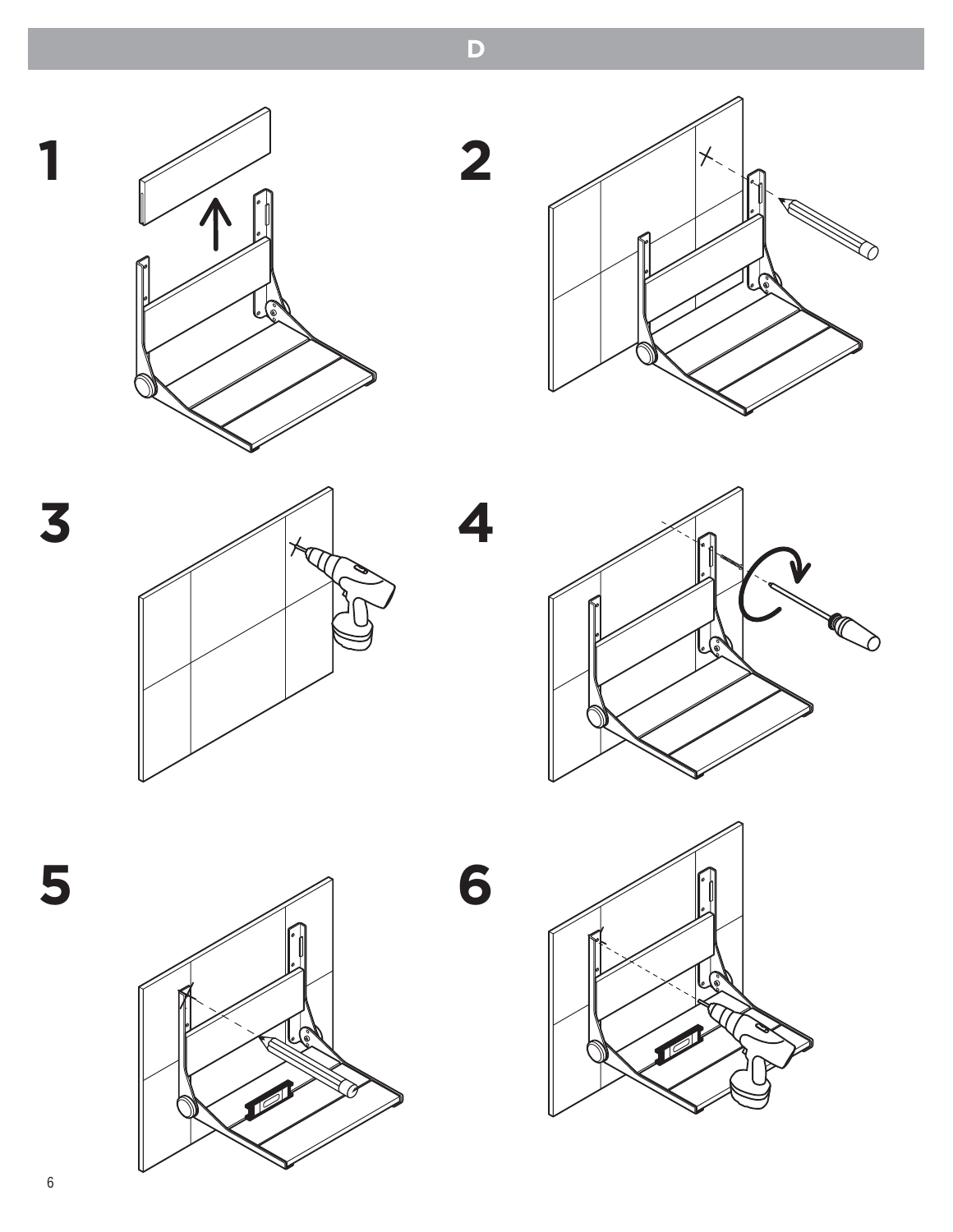





**D**

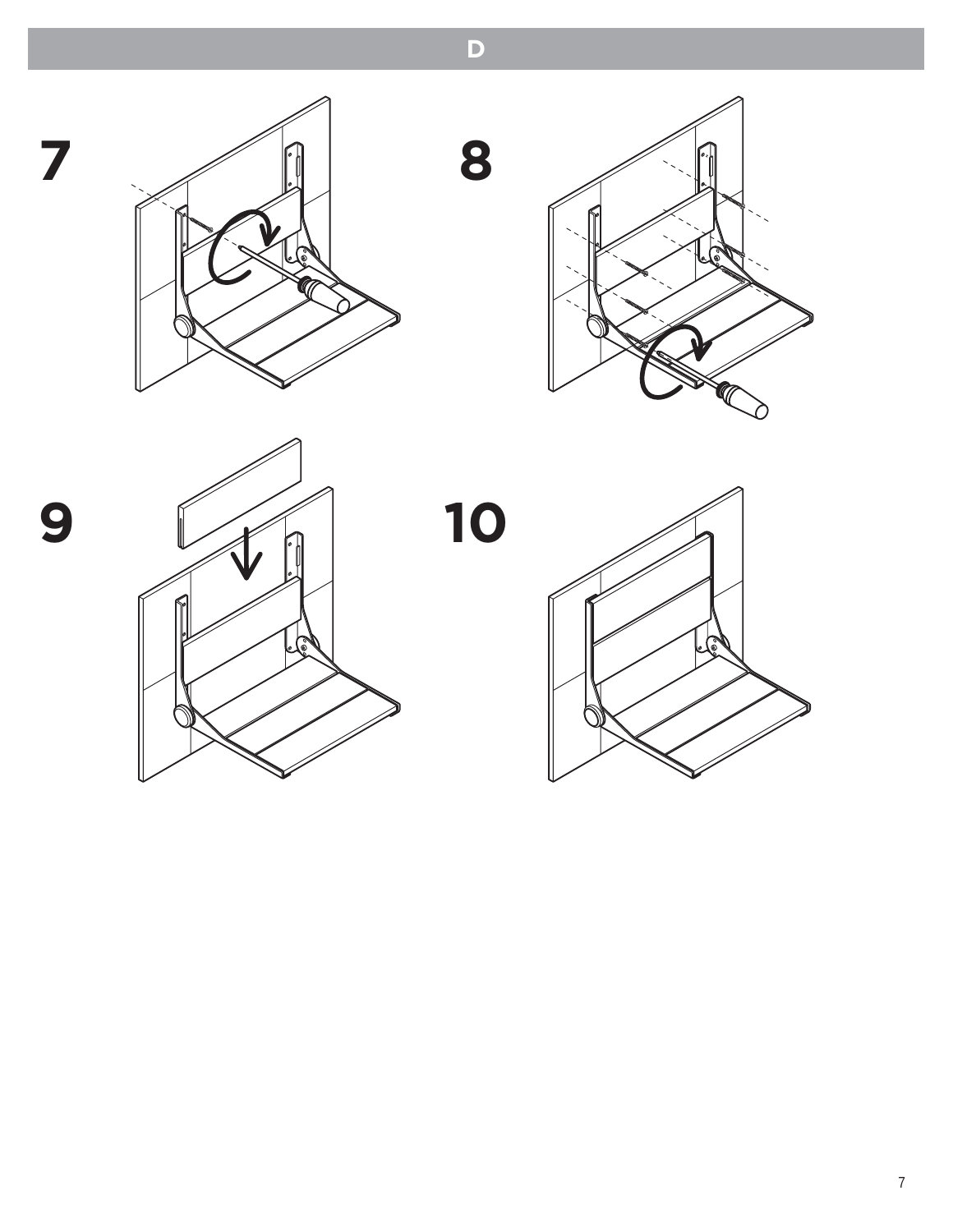

**E**



16" / 406mm

D

A

ľ



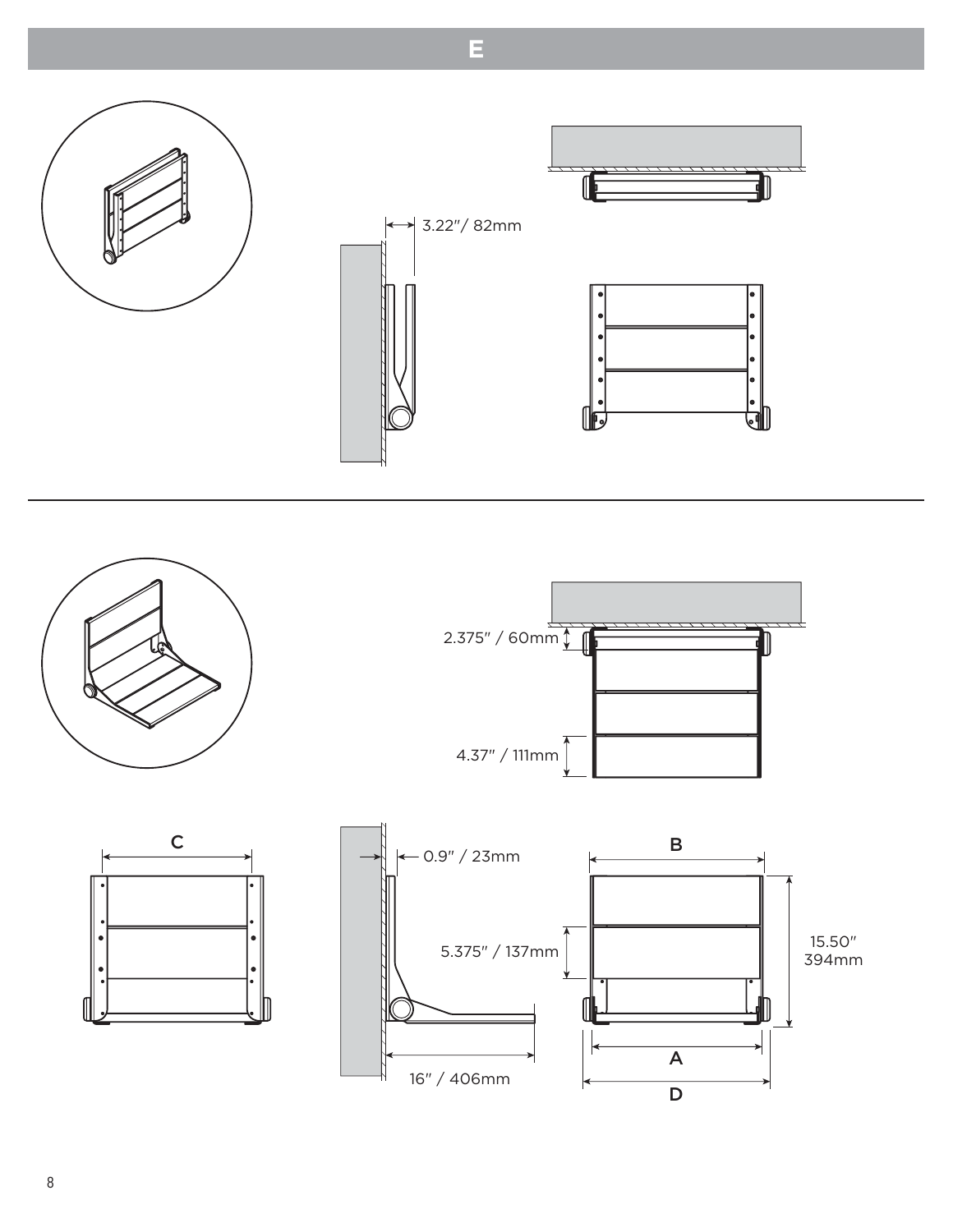











F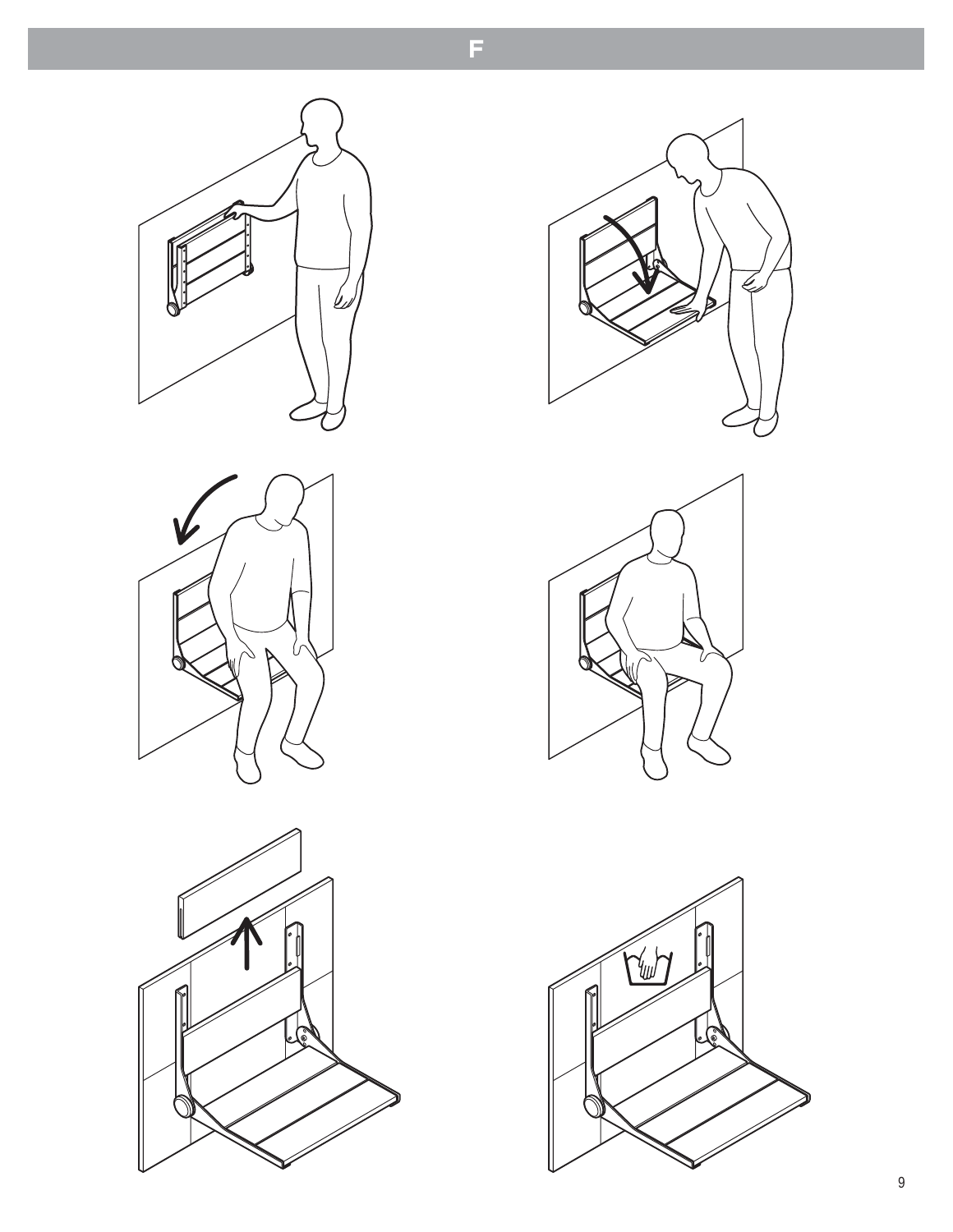## **English**

## OVERVIEW

Thank you for choosing the Invisia Serena-Seat. Please read and understand the instructions in this manual; keep manual for future reference. It is your responsibility to see that your Invisia Serena-Seat is properly assembled, installed, and cared for. Failure to follow instructions in this manual could result in serious injury or death. If you are not equipped to undertake the outlined work, we would recommend that you have your Invisia Serena-Seat installed by a qualified contractor.

The Serena-Seat is a high quality, commercial grade, fold down shower seat. The Serena-Seat is intended to provide shower seating support for people with reduced mobility. The Serena-Seat is intended to bear weight ONLY when the seat is in the down position; the seat is not intended to bear weight in any other position. The Serena-Seat is intended to be folded up when not in use. A friction hinge ensures that the handle will not inadvertently lower when it is in the up position. The Serena-Seat is installed with appropriate fasteners to a structural wall. The maximum user weight for this product is 400lbs / 181kgs. Note: Product is not intended to support full body weight (i.e. do not stand on the seat). The Serena-Seat is not to be used in any other way than described above.

#### ONE YEAR WARRANTY

Products are covered by a one year warranty from date of purchase against defects in materials and workmanship for the original purchaser (proof of purchase must be demonstrated on warranty claims). Limit one warranty replacement per customer. Warranty excludes normal wear and tear, wood finishing, surface cracks / scratches that are not structural, the existence of mold, damages due to misuse, accidental damage, alteration or damage caused by chemicals / cleaning products. Use recommended cleaning instructions to prolong the life of your product.

Buyer hereby indemnifies, agrees to hold harmless and defend HealthCraft Products Inc. from and against any and all liabilities, claims, (founded and unfounded), losses, damages, costs and expenses (including without limitation consequential damages and reasonable professional fees) resulting from buyers specification, application, or improper use of goods described hereon; buyers omission or neglect. HealthCraft Products Inc. does not assume any liability for damage resulting from services performed by others or faulty installation, misuse or misapplication of goods sold by HealthCraft Products Inc. HealthCraft Products Inc. shall not be liable for prospective profits or special, indirect, or consequential damages, or for the cost of any corrective work done without HealthCraft Products Inc. prior approval. HealthCraft Products Inc. total liability hereunder shall in no event exceed the purchase price of the goods specified hereon. Warranty, specifications, materials and finishes are subject to change without notice. Updated warranty: www.invisiacollection.com/download/4528/

> Gate 88 Kanalgatan 45B Skellefteå, Sweden

93123

HealthCraft Products Inc. 2790 Fenton Road Ottawa, Canada K1T 3T7

DELIVERY CONTENTS / PARTS FIGURE A.

EC REP

- 1. Seat Assembly
- 2. Top Wall Panel
- 3. #10 x 3" Wood Screw, S/S (x8)

#### INSTALLATION WARNINGS FIGURE B.

- 1. Seat must be installed to walls that are structurally sound.
- 2. If desired installation location does not have adequate structure, add wood blocking.
- 3. CAUTION Do not install if structure behind walls is unknown.
- 4. CAUTION Do not install into metal studs.

5a. CAUTION - Do not install in fiberglass / acrylic shower enclosures with insufficient stiffness and strength. 5b. Add wood blocking if required.

- 6. CAUTION Do not use seat for purposes other than sitting.
- 7. CAUTION Do not eat more than 1 person at a time.
- 8. CAUTION Gap between wood and wall.
- 9. CAUTION Pinch points present when folding seat.
- 10. CAUTION Seat and bathtub are slippery when wet.

#### SUGGESTED SERENA-SEAT LOCATIONS FIGURE C.

To determine the optimal mounting location, we recommend consulting with an appropriate healthcare professional. If side wall (to faucet) is less than 36" / 914mm, seat can be mounted on the back wall. If side wall (to faucet) is greater than 36" / 914mm, seat can be mounted on side wall (less than 24" / 610mm from faucet wall). ADA recommend seat height from finished floor 17-19" / 432-483mm.

#### INSTALLATION **FIGURE D.**

1. Slide top panel off of frame.

2. Mark the location on the wall of the top hole of the frame (to position the seat surface at the required height).

3. Drill pilot hole for fastener.

4. Fasten the frame to the wall using appropriate fastener and waterproofing. 5. Use a level to ensure the seat is level and mark location on the wall of top hole on the frame.

- 6. Drill pilot hole for fastener.
- 7. Fasten the frame to the wall using appropriate fastener and waterproofing.
- 8. Repeat step 6 and 7 for remaining holes (x6)
- 9. Slide top panel onto frame.
- 10. Inspect hardware regularly, and tighten if required.

| <b>TECHNICAL DATA</b> | <b>FIGURE E.</b> |                  |                     |               |
|-----------------------|------------------|------------------|---------------------|---------------|
| Model                 | А                | B                | C                   | D             |
|                       | Seat             | <b>Back Rest</b> | <b>Hole Spacing</b> | Overall Width |
| <b>WS18</b>           | 18"              | 18.50"           | 16"                 | 20"           |
|                       | 457mm            | 470mm            | 406mm               | 508mm         |
| <b>WS26</b>           | 26"              | 26.50"           | 24"                 | 28"           |
|                       | 660mm            | 673mm            | 610mm               | 711mm         |

PRODUCT USAGE

See Figure F.

#### CLEANING INSTRUCTIONS

Weekly cleaning is recommended. Use mild soap and water with a soft cloth as necessary. Wipe down damp surfaces with dry cloth. Always wipe in the direction of the wood grain. Do not use abrasive cleaners or commercial cleaning products. Do not use wire brushes, steel wool or abrasives (pad, papers, cloths, etc.).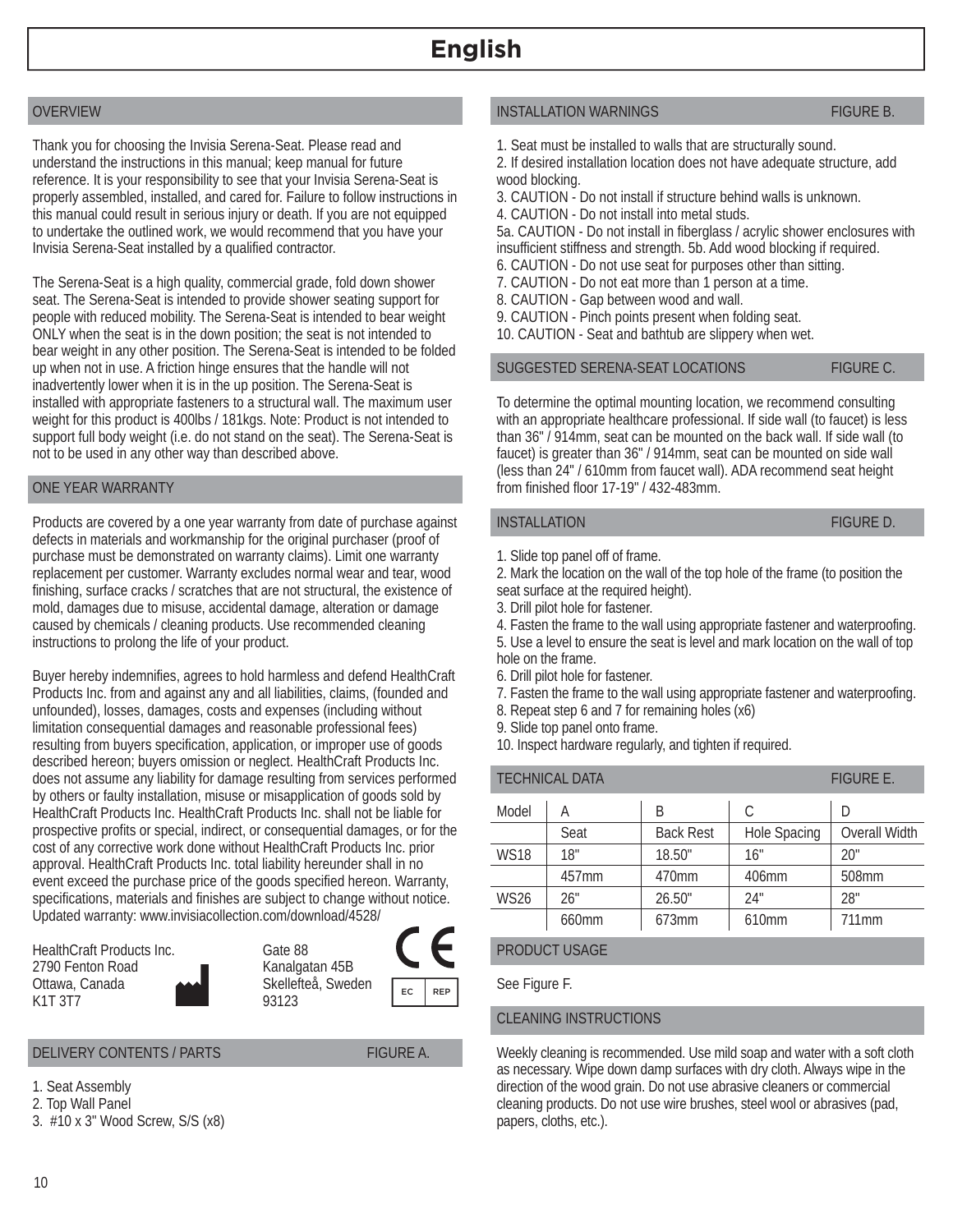## APERÇU

Nous vous remercions d'avoir opté pour le Siège Serena Invisia. Veuillez lire et vous familiariser avec les instructions du présent manuel; veuillez conserver ce manuel pour consultation ultérieure. Il vous incombe de veiller à ce que le Siège Serena Invisia est correctement assemblé, installé et entretenu. Le défaut d'observer les instructions contenues dans le présent manuel pourrait entraîner des blessures graves ou la mort. Si vous ne disposez pas de l'équipement nécessaire pour effectuer le travail décrit, nous vous conseillons de recourir à un entrepreneur compétent pour l'installation.

Le Siège Serena Invisia est un siège rabattable pour la douche d'une grande qualité commerciale. Le Siège Serena est destiné à offrir un soutien en position assise sous la douche pour les personnes à mobilité réduite. Le Siège Serena est conçu pour supporter un poids UNIQUEMENT lorsqu'il est rabaissé; le siège n'est pas conçu pour supporter un poids dans toute autre position. Le Siège Serena doit être rabattu lorsqu'il n'est pas utilisé. Une charnière de friction assure que la poignée ne descendra pas plus bas par mégarde lorsqu'elle est en position relevée. Le Siège Serena s'installe dans la paroi structurelle murale au moyen de dispositifs de fixation appropriés. Le poids maximal de l'usager pour ce produit est de 181 kg / 400 lb. Remarque : Le produit n'est pas destiné à soutenir entièrement le poids corporel (c'.-à-d. qu'il ne faut pas s'y tenir debout). Le Siège Serena ne doit pas être utilisé autrement qu'il est décrit ci-dessus.

#### GARANTIE D'UN AN

Les produits sont couverts par une garantie d'un an à partir de la date d'achat contre tout défaut de matériel et de fabrication, ce qui n'est valable que pour l'acheteur initial (la preuve d'achat doit être fournie pour toute réclamation de garantie). Limite d'un remplacement sous garantie par client.La présente garantie exclut les défaillances liées à l'usure normale, la finition du bois, les fissures/égratignures de surface qui ne sont pas de nature structurelle, la présence de moisissures, les dommages dus à une utilisation abusive, les dommages accidentels, l'altération et les dommages causés par des produits chimiques ou des produits de nettoyage. Respectez les instructions de nettoyage recommandées pour maximiser la durée de vie de votre produit.

L'acheteur, par la présente, indemnise, accepte de garantir et de défendre HealthCraft Products inc. à l'égard de toutes responsabilités, réclamations (fondées et non fondées), pertes, dommages, coûts et dépenses (y compris, mais sans s'y limiter, des dommages consécutifs et des honoraires professionnels raisonnables) résultant de la spécification des acheteurs, une application ou une mauvaise utilisation des produits décrits ici; l'omission ou la négligence des acheteurs. HealthCraft Products inc. décline toute responsabilité pour les dommages résultant de services rendus par d'autres parties ou suite une installation défectueuse, une mauvaise utilisation ou une mauvaise application des marchandises vendues par HealthCraft Products inc. HealthCraft Products inc. ne sera pas responsable pour les bénéfices potentiels ou dommages spéciaux, indirects ou consécutifs, ou pour le coût des travaux correctifs réalisés sans l'approbation préalable de HealthCraft Products inc. La responsabilité totale de HealthCraft Products inc. en vertu des présentes ne doit en aucun cas excéder le prix d'achat des marchandises, tel que précisé aux présentes. La garantie, les spécifications, les matériaux et les finitions sont sujets à changement sans préavis. Garantie révisée : www.invisiacollection.com/download/4528/

| HealthCraft Products Inc.<br>2790 Fenton Road<br>Ottawa, Canada | Gate 88<br>Kanalgatan 45B<br>Skellefteå, Sweden |    |     |
|-----------------------------------------------------------------|-------------------------------------------------|----|-----|
| K <sub>1</sub> T <sub>3</sub> T <sub>7</sub>                    | 93123                                           | EC | RFP |

#### CONTENU À LA LIVRAISON – SIÈGE SERENA FIGURE A.

- 1. Siège
- 2. Panneau mural supérieur
- 3. Vis à bois #10 x 2 po, S/S (x8)

## AVERTISSEMENTS LORS DE L'NSTALLATION FIGURE B.

1. Le siège doit être installé sur des murs dont la structure est solide. 2. Si l'emplacement désiré n'offre pas une structure adéquate, ajoutez des blocs de bois.

3. ATTENTION – Ne pas installer si la structure derrière le mur n'est pas connue. 4. ATTENTION – Ne pas installer dans des colombages métalliques.

5. ATTENTION – Ne pas installer sur des cabinets de douche en fibre de verre ou en acrylique n'offrant pas suffisamment de rigidité et de robustesse.

6. ATTENTION – Ne pas utiliser le siège autrement que pour s'asseoir.

- 7. ATTENTION Ne pas assoir plus d'une personne à la fois.
- 8. ATTENTION Il y a un espace entre le bois et le mur.
- 9. ATTENTION Points de pincement lors du rabat du siège.
- 7. ATTENTION Le siège et la baignoire sont glissants lorsque mouillés.

#### EMPLACEMENT SUGGÉRÉ POUR LE SIÈGE SERENA FIGURE C.

Afin de déterminer l'emplacement optimal pour l'installation, nous conseillons de faire appel à un professionnel de la santé. Si le mur latéral (au robinet) est de moins de 914 mm/36 po, le siège peut être installé sur le mur arrière. Si le mur latéral (au robinet) est de plus de 914 mm/36 po, le siège peut être installé sur le mur latéral (moins de 610 mm/24 po du mur du robinet. L'ADA (organisme américain pour personnes handicapées) recommande une hauteur de 432-483 mm/17-19 po, mesurée depuis la surface du plancher.

#### INSTALLATION **FIGURE D.**

- 1. Faites glisser le panneau supérieur hors du cadre.
- 2. Marquez sur le mur l'emplacement du trou supérieur du cadre (afin de positionner la surface du siège à la hauteur exigée).
- 3. Percez le trou pilote pour le dispositif de fixation.

4. Fixez le cadre au mur au moyen d'un dispositif de fixation approprié et imperméabilisez.

5. Utilisez un niveau afin de vous assurer de la position du siège et marquez sur le mur l'emplacement du trou supérieur du cadre.

6. Percez un trou pilote pour le dispositif de fixation.

7. Fixez le cadre au mur au moyen d'un dispositif de fixation approprié et imperméabilisez.

8. Répétez les étapes 6 et 7 pour les autres trous (x6).

9. Glissez le panneau supérieur sur le cadre.

10. Vérifiez régulièrement la quincaillerie, et resserrez au besoin.

| <b>DONNÉES TECHNIQUES</b> |       |                | <b>FIGURE E.</b>     |                   |  |
|---------------------------|-------|----------------|----------------------|-------------------|--|
| Modèle                    | А     | R              | С                    |                   |  |
|                           | Siège | <b>Dossier</b> | Espacement des trous | Largeur           |  |
| <b>WS18</b>               | 18"   | 18.50"         | 16"                  | 20"               |  |
|                           | 457mm | 470mm          | 406mm                | 508mm             |  |
| <b>WS26</b>               | 26"   | 26.50"         | 24"                  | 28"               |  |
|                           | 660mm | 673mm          | 610 <sub>mm</sub>    | 711 <sub>mm</sub> |  |

#### UTILISATION DU PRODUIT

Voir la Figure F.

#### INSTRUCTIONS DE NETTOYAGE

Un nettoyage hebdomadaire est recommandé. Utilisez du savon doux et de l'eau avec un chiffon doux quand cela est nécessaire. Essuyez les surfaces humides avec un chiffon sec. Essuyez toujours dans le même sens que le grain du bois. Vous ne devez pas utiliser de nettoyants abrasifs ou de produits de nettoyage commerciaux. Il ne faut pas utiliser de brosses métalliques, de laine d'acier, ni de produits abrasifs (tampons, papiers, chiffons, etc.).